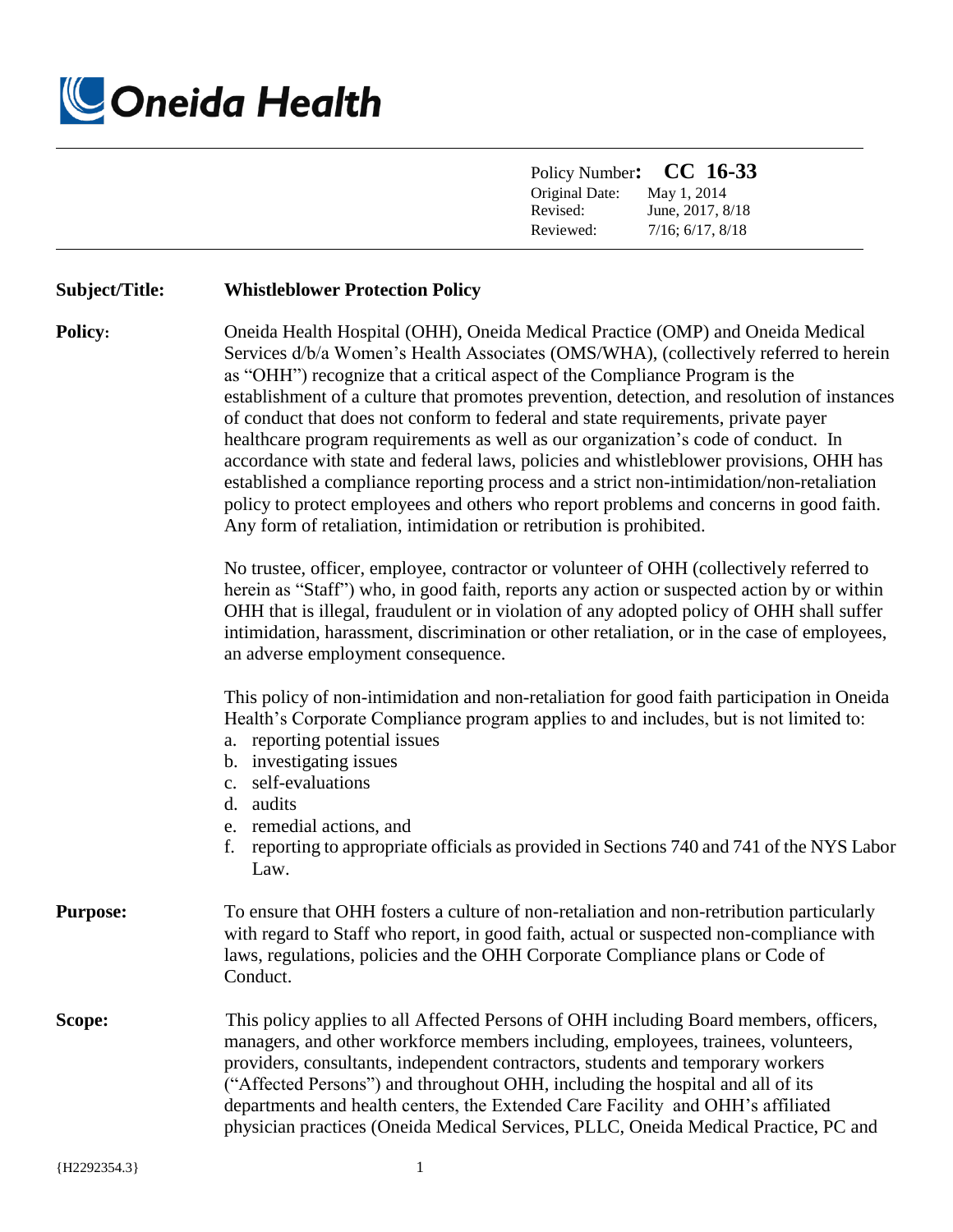Genesee Physician Practice, PLLC), and any other department or entity which is part of OHH. **Responsibilities:** All individuals identified in the scope of this policy are responsible for meeting the requirements of this policy. The OHH Corporate Compliance Director is responsible for maintaining this policy and communicating this policy to members of the workforce. **Compliance:** Failure to comply with this or any other Corporate Compliance policy may result in disciplinary actions as per OHH's Disciplinary Policy HR-11 and Progressive Disciplinary and Sanction Policy for Compliance Program CC 16-30. Legal actions also may be taken for violations of applicable regulations and standards.

# **Procedure:**

- $\triangleright$  All Staff will have an open line of communication and are encouraged to communicate any issues or areas of concern to the Compliance Director. All Staff have a duty and responsibility to promptly report any known or suspected misconduct, including actual or potential violations of laws, regulations, policies, procedures, the Corporate Compliance plan(s), or the Code of Conduct to their Director/Manager, the Compliance Officer, the Compliance Director, or President/CEO. The reporter can discuss issues of concern directly with any of the above Staff and be assured of having anonymity and a guarantee that there will be no retribution for fraud and abuse information provided.
- $\triangleright$  OHH has established a Hotline (phone number: 315-361-2116) which is available for any individual to report actual or potential violations of any rule or regulation. The Hotline provides a confidential means for reporters that choose to remain anonymous. All reports made to the Hotline will be investigated in a prompt and reasonable manner by the Compliance Director, or designee, as appropriate. Individuals will not be subject to retaliation on the part of any person affiliated with OHH based on reports that are submitted in good faith. Any such retaliation is a violation of the Compliance Plans and our Code of Conduct and should be reported immediately to the Compliance Director, Compliance Officer, VP of Human Resources or the President/CEO.
- $\triangleright$  Other avenues that can be utilized to report potential or actual compliance violations include reports in person using the chain of command, direct phone calls, e-mails and/or any form of handwritten memoranda to the Compliance Director or Officer. If an individual does not want to use the Hotline or any other reporting structure because of the individuals or circumstances involved in the report, the President/CEO, any member of the Executive Staff, Nursing Supervisors, or any member of the Compliance Committee can and should be contacted.
- $\triangleright$  All Staff have an affirmative duty and responsibility for reporting perceived misconduct, including actual or potential violations of laws, regulations, policies, procedures, or OHH's code of conduct.
- $\triangleright$  An "open-door policy" will be maintained at all levels of management to encourage Staff to report problems and concerns.
- Staff are encouraged to utilize the Hotline. In furtherance of their protection against retaliation, callers may remain anonymous or may seek confidentiality.
- $\triangleright$  Staff may also proceed up the chain-of-command or communicate with the Human Resources Department if their problem or concern is not resolved.
- Any form of retaliation against any Staff who reports a perceived problem or concern in good faith is strictly prohibited.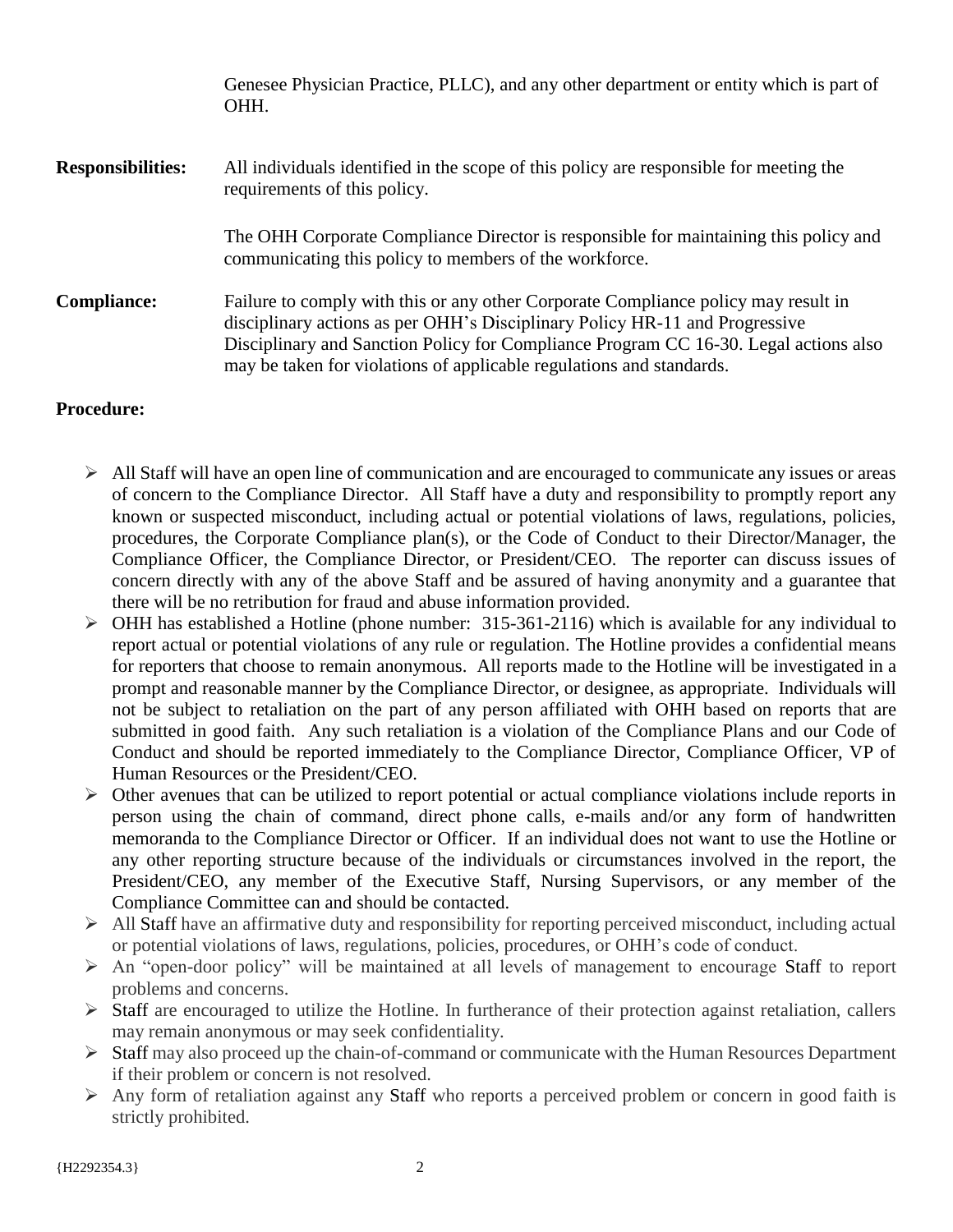- $\triangleright$  Any Staff who commits or condones any form of retaliation will be subject to discipline up to, and including, termination of his/her affiliation with OHH.
- $\triangleright$  Staff cannot exempt themselves from the consequences of their own misconduct by reporting the issue, although self-reporting may be taken into account in determining the appropriate course of action.
- $\triangleright$  Confidentiality will be maintained to the extent that is practical and allowable by law. OHH may be legally required to report crimes or potential crimes and infractions to external governmental agencies.
- The Corporate Compliance Director, Compliance Officer, the President/CEO and the VP of Human Resources will collectively administer this policy and will report instances of both Compliance concerns and any violations of this policy to both the Audit Oversight Committee and the Corporate Compliance Committee.
- $\triangleright$  A copy of this policy will be available to all Staff on the facility's intranet. In addition, it will be distributed as part of initial orientation to all Board members, employees, Medical Staff and volunteers.

# **Other Related Policies: All Compliance Policies**

# **Previous Policy Number: NA**

**References: CC 16-1 Compliance Reporting & Response System CC 16-2 Internal Investigations CC 16-4 Compliance Hotline Operation CC16-10 Health Care Waste, Fraud and Abuse CC 16-30 Progressive Disciplinary and Sanction Policy for Compliance Program CC16-45 Corporate Compliance Code of Conduct HR-11 Disciplinary Policy HR-68 Code of Conduct and Disruptive Behavior Language in OHH, OMP and OMS/WHA Corporate Compliance Plans Nonprofit Revitalization Act of 2013 text New York Law Journal, November 4, 2013**

**Standards:** Federal False Claims Act, 31 U.S.C 3730 (h) Fraud and Abuse: Civil Actions for False Claims New York False Claims Act, State Finance Law § 191

New York State Labor Law § 704, 741

Nonprofit Revitalization Act of 2013 (NRA), Not-For-Profit Corporation Law § 715-B

18NYCRR 521.3(c)

**Forms: N/A**

# **Special Notes:**

**Please consult OHH's Healthcare Waste, Fraud and Abuse Policy (CC 16-10) for more detailed information of Fraud and Abuse and Whistleblower Protection Laws** 

#### **WHISTLEBLOWER PROTECTIONS**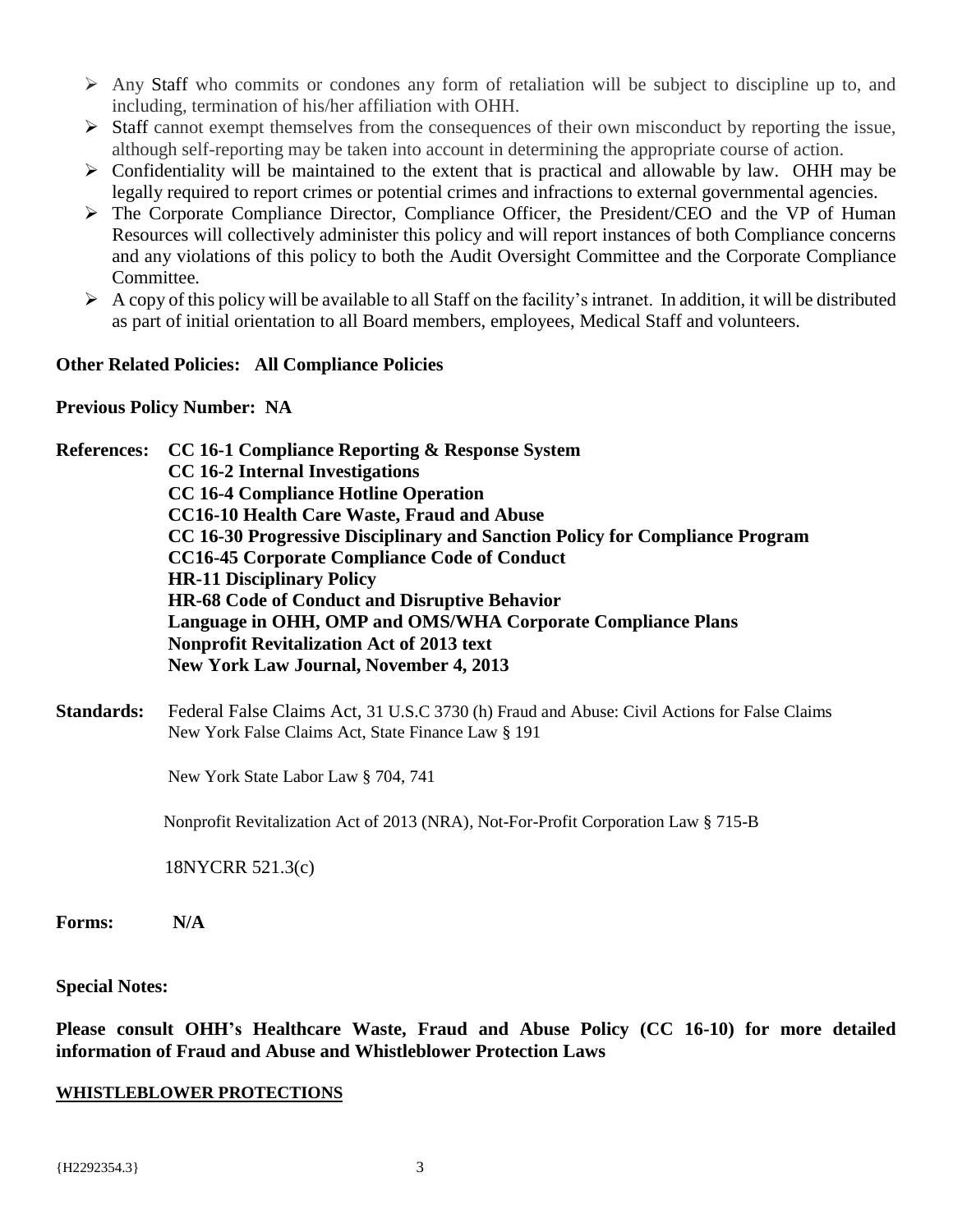# **1) Federal False Claims Act (31 U.S.C. §3730(h))**

The Federal False Claims Act provides protection to qui tam relators (individuals who commence a False Claims action) who are discharged, demoted, suspended, threatened, harassed, or in any other manner discriminated against in the terms and conditions of their employment as a result of their furtherance of an action under the FCA. 31 U.S.C. 3730(h). Remedies include reinstatement with comparable seniority as the qui tam relator would have had but for the discrimination, two times the amount of any back pay, interest on any back pay, and compensation for any special damages sustained as a result of the discrimination, including litigation costs and reasonable attorneys' fees.

# **2) New York State False Claim Act (State Finance Law §191)**

The New York State False Claim Act also provides protection to qui tam relators (individuals who commence a False Claims action) who are discharged, demoted, suspended, threatened, harassed, or in any other manner discriminated against in the terms and conditions of their employment as a result of their furtherance of an action under the Act. Remedies include reinstatement with comparable seniority as the qui tam relator would have had but for the discrimination, two times the amount of any back pay, interest on any back pay, and compensation for any special damages sustained as a result of the discrimination, including litigation costs and reasonable attorneys' fees.

# **3) New York State Labor Law, Section 740**

An employer may not take any retaliatory action against an employee if the employee discloses information about the employer's policies, practices or activities to a regulatory, law enforcement or other similar agency or public official. Protected disclosures are those that assert that the employer is in violation of a law that creates a substantial and specific danger to the public health and safety or which constitutes health care fraud under Penal Law §177 (knowingly filing, with intent to defraud, a claim for payment that intentionally has false information or omissions). The employee's disclosure is protected only if the employee first brought up the matter with a supervisor and gave the employer a reasonable opportunity to correct the alleged violation. If an employer takes a retaliatory action against the employee, the employee may sue in state court for reinstatement to the same, or an equivalent position, any lost back wages and benefits and attorneys' fees. If the employer is a health provider and the court finds that the employer's retaliatory action was in bad faith, it may impose a civil penalty of \$10,000 on the employer.

# **4) New York State Labor Law, Section 741**

A health care employer may not take any retaliatory action against an employee if the employee discloses certain information about the employer's policies, practices or activities to a regulatory, law enforcement or other similar agency or public official. Protected disclosures are those that assert that, in good faith, the employee believes constitute improper quality of patient care. The employee's disclosure is protected only if the employee first brought up the matter with a supervisor and gave the employer a reasonable opportunity to correct the alleged violation, unless the danger is imminent to the public or patient and the employee believes in good faith that reporting to a supervisor would not result in corrective action. If an employer takes a retaliatory action against the employee, the employee may sue in state court for reinstatement to the same, or an equivalent position, any lost back wages and benefits and attorneys' fees. If the employer is a health provider and the court finds that the employer's retaliatory action was in bad faith, it may impose a civil penalty of \$10,000 on the employer.

# **5) Not-For-Profit Corporation Law – Whistleblower Policy Requirements**

#### {H2292354.3} 4